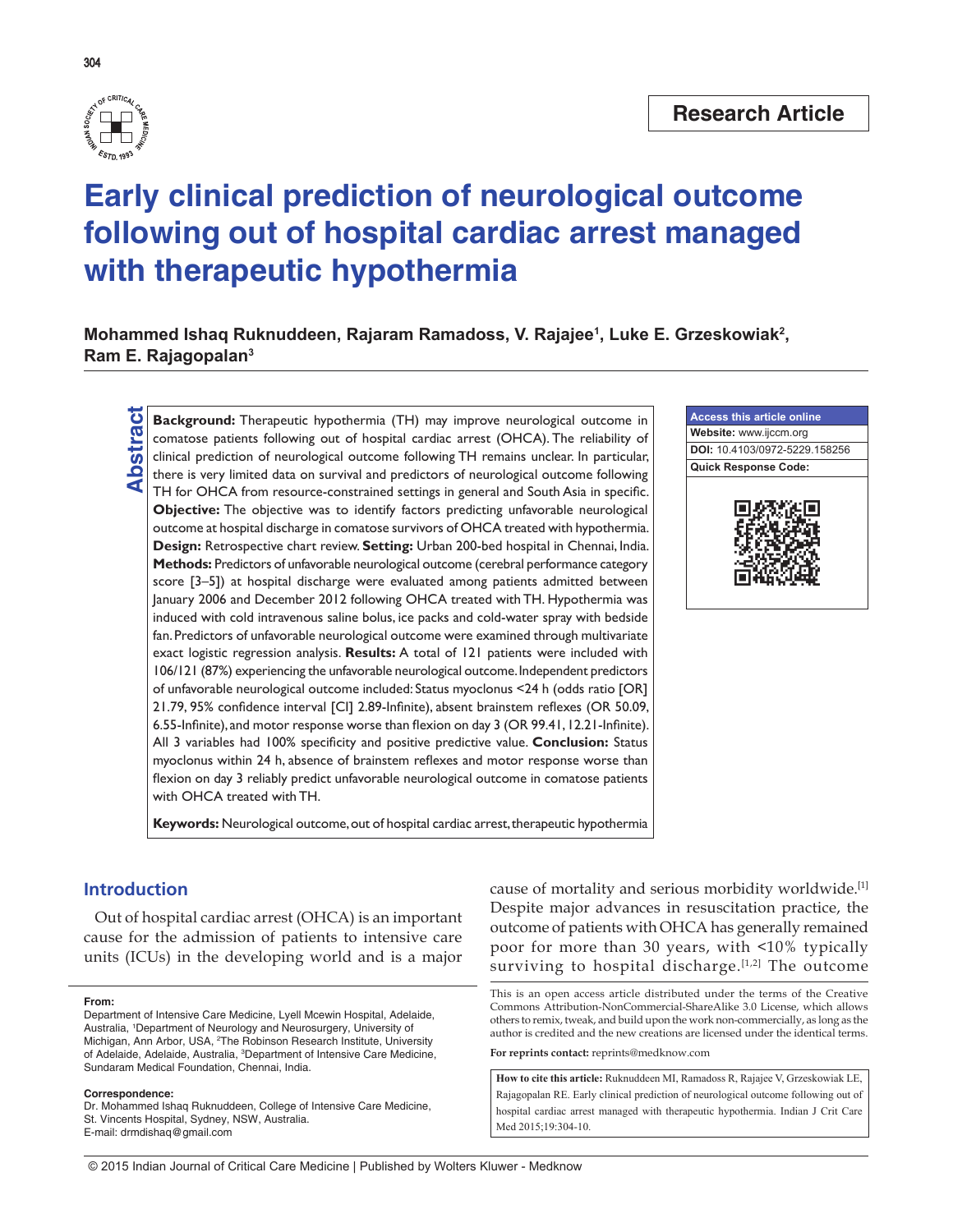following cardiac arrest (CA) is largely dependent on the arrest rhythm (shockable vs. nonshockable) and the provision of early cardiopulmonary resuscitation (CPR) and defibrillation indicating the importance of time to resuscitation and prehospital management. $[3,4]$ Therapeutic hypothermia (TH) has been shown to improve neurological outcome in comatose survivors of CA associated with ventricular fibrillation (VF) and pulseless ventricular tachycardia.<sup>[5,6]</sup> In order to accurately counsel family of survivors of CA and in the interest of ICU resource utilization, it is important to reliably predict neurological outcome as early as possible following OHCA. This is particularly true in resource-constrained settings, common in the developing world, where there is frequently a shortage of ICU beds, supplies and clinical staffing as well as financial resources to support extended ICU and inpatients stays. The American Academy of Neurology guidelines for prediction of neurological outcome following CA were primarily developed based on evidence from the pre-TH era.<sup>[7]</sup> There has therefore been interest in the validation of these clinical signs as predictors of outcome in cohorts of CA patients treated with TH.[8-13] Some authors advocate the use of sophisticated tools like continuous electroencephalography (EEG) monitoring and evoked response potential for accurate prediction of neurological prognosis following CA.[8-13] However, these tools are not routinely available and are expensive, limiting their value in the developing world.

In addition to the uncertainty regarding accuracy of clinical prediction following TH, there is very limited published data on the incidence and predictors of unfavorable neurological outcome following TH for OHCA from the developing world, and none at all from South Asia.[14] Several factors, such as the incidence of nonshockable rhythms and limited availability and effectiveness of prehospital care (emergency medical services and bystander CPR), may have a significant impact on OHCA outcomes and on predictors.<sup>[15,14]</sup>

#### *Objective*

To determine early predictors of unfavorable neurological outcome (cerebral performance category [CPC] 3–5) at hospital discharge in patients with OHCA treated with TH.

## **Methods**

#### *Setting*

Urban, 200-bed community hospital in Chennai, India, with a full-facility 12-bed critical care unit. A "code blue" alarm is triggered for all CAs in the emergency department (ED). A resuscitation team led by an advance cardiac life support (ACLS) certified critical care consultant or senior registrar responds to the "code blue" at all times.

#### *Design*

This was a retrospective study of a cohort of comatose patients with OHCA, who presented to the ED between January 1, 2006, and December 31, 2012. Approval from the hospital ethics committee was obtained.

#### *Patients*

Inclusion criteria: Adult patients (age ≥16 years) with OHCA and return of spontaneous circulation (ROSC) who remained comatose with Glasgow Coma Scale (GCS) <5 (E1 V1 M ≤2) and received TH.

Exclusion criteria: In-hospital, ED and trauma related CAs, patients who did not receive TH due to signs of awakening post-ROSC, death within 24 h, prolonged arrest time evidenced by the presence of rigor mortis, any disease with terminal illness and no hope for survival due to futility of treatment.

#### *Data collection and variables definition*

The hospital maintains a registry with ICD coding for "cardiac and cardiopulmonary arrest" (I 46.9) from which details of all patients who presented with CA to the ED were collected. Medical records of the patients identified in the registry to have suffered "out of hospital cardiac or cardiopulmonary arrest" were examined. These details were further verified in a database maintained by the ICU that contains information on all procedures undertaken by the ICU team including the performance of CPR in the ED. Data regarding prehospital care (bystander CPR), CA rhythm on presentation, and duration of circulatory arrest as documented by the resuscitation team were noted. Clinical and demographic data were collected using Utstein's style recommendations.<sup>[16]</sup> Charlson's comorbidity index was used to assess the premorbid status.[17] Acute Physiologic Assessment and Chronic Health Evaluation (APACHE) II score at admission was calculated to measure the severity of acute illness. The etiology of CA was categorized into cardiac and noncardiac based on the circumstances leading to the event and the patient's past medical history. The CA rhythm was dichotomized as shockable (VF and pulseless ventricular tachycardia) and nonshockable (asystole and pulseless electrical activity). The duration of CA (time taken to achieve ROSC) was calculated as a sum of arrest-CPR interval (time interval between the onset of collapse and onset of CPR, also referred to as the "no-flow state") and the duration of CPR ("low-flow state"). It was dichotomized to ≤25 min and >25 min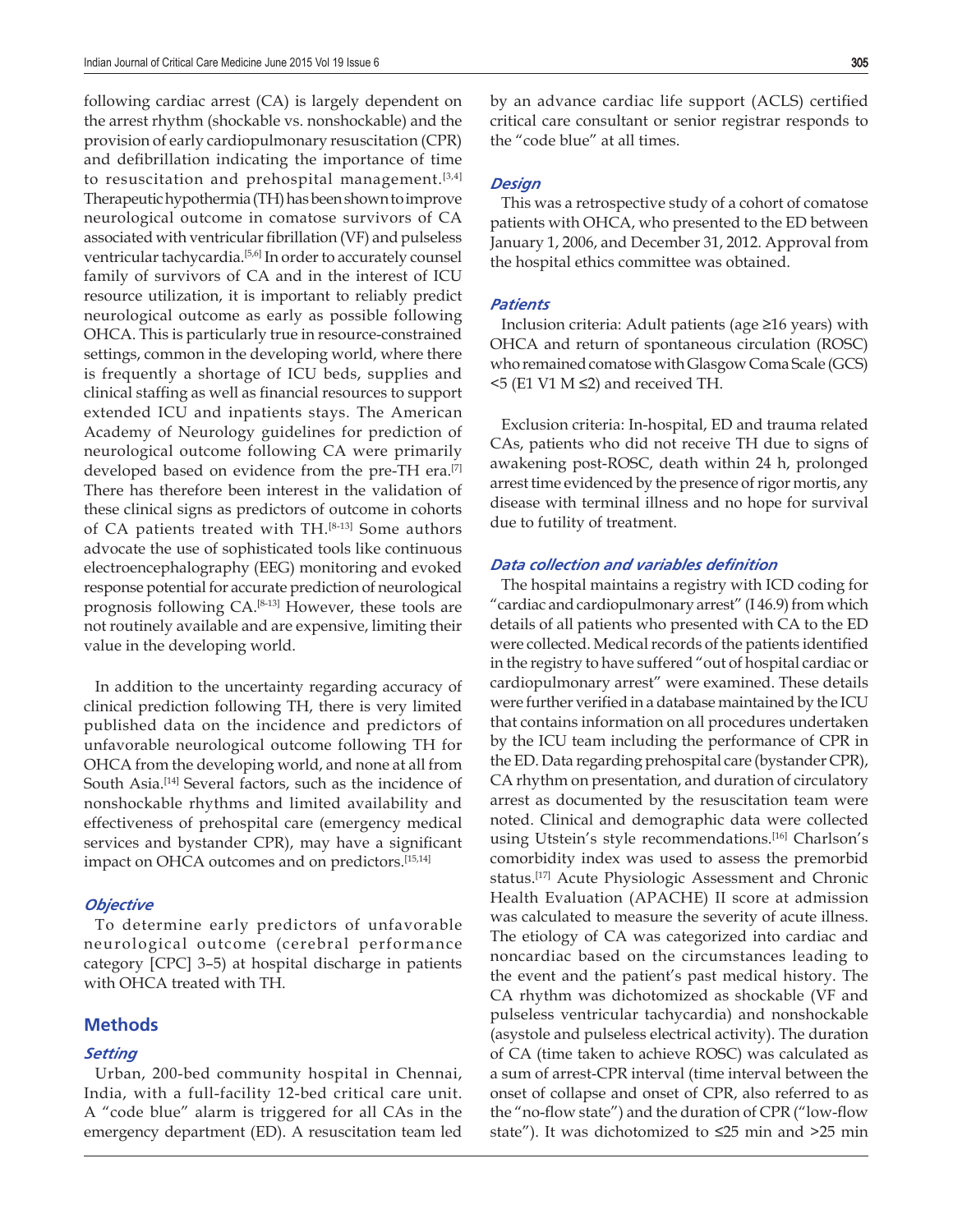based on a previous study.<sup>[8]</sup> Following ROSC, defined as a return of pulse and its maintenance for ≥30 min, the patients were admitted to ICU.

# *Induced hypothermia, sedation, analgesia and neuromuscular blockade*

Therapeutic hypothermia (core temperature 32°C–34°C) was immediately commenced on admission to ED and applied for 24 h with surface cooling (ice packs over axilla, neck and groin, cold water spray, and fan) and intravenous bolus of cold  $(0^{\circ}C - 4^{\circ}C)$ normal saline (500–1000 ml). Midazolam (sedation) and morphine (analgesia) as a continuous infusion with or without paralytics (vecuronium) were used to control severe shivering, status myoclonus and ventilator dyssynchrony. Intermittent boluses of sedation (if required/PRN) were given to patients without the above features. Sedation and neuromuscular blockade were stopped following cessation of TH. The unit practice was to use minimal or no sedation in patients who remained comatose post-rewarming to allow meaningful neurological assessment. Rewarming was passive through the cessation of cooling measures.

#### *General patient management*

Management of the CA was in accordance to the American Heart Association's ACLS guidelines.<sup>[3,4]</sup> Organ failure support was provided as required. Blood sugar control was achieved with insulin infusion (Human Actrapid®). It was considered as "favorable" if the mean sugar levels were 6–10 mmol/l/day and "unfavorable" if mean blood sugar levels were >10 mmol/l/day.[18] Status myoclonus was treated with sodium valproate and levetiracetam as first-line therapy with the addition of phenytoin or clonazepam as required. The use of midazolam and paralytics were reserved for severe status myoclonus unresponsive to the above measures.

# *Neurological and outcome assessment*

Neurological outcome was collected from the review of the entire hospital record for the admission including the progress notes entered by the intensivist's, nursing and ancillary services, consultation and diagnostic reports, and discharge summaries. The bedside nurse recorded GCS and pupillary response every hour. The presence of status myoclonus, defined as spontaneous or sound sensitive, repetitive, irregular brief jerks in both face and limb present most of the day within 24 h post-CA was noted.<sup>[19]</sup> Data on brainstem reflexes (pupillary, corneal, and cough) and motor response to painful stimulus on day 3 were derived from the intensivist's daily documentation of the neurological examination. Families received daily counseling on the clinical condition of

the patients. Life-sustaining treatment was withdrawn when requested by the surrogate decision makers following counseling. Brain imaging was not performed for the purpose of prognostication. Continuous EEG monitoring and somatosensory evoked response potential testing was not obtained. CPC was used to define neurological outcome at hospital discharge, which was shown to be a useful surrogate measure of long-term survival<sup>[20]</sup> [Table 1]. CPC 1, 2 was considered as a favorable and CPC 3, 4, and 5 were considered as an unfavorable neurological outcome.[4,16,20]

#### *Statistical analysis*

Descriptive statistics are summarized for categorical variables as frequencies (%) and were compared between groups using Fisher's exact test. Continuous variables, expressed as median (inter-quartile range [IQR]), were compared between groups using Wilcoxon rank sum test. All comparisons were two-sided, and *P* < 0.05 was considered significant. Univariate exact logistic regression models were used to determine the association of unfavorable neurological outcome (CPC 3–5) with several clinical variables.<sup>[21]</sup> Exact logistic regression modeling, which is based on permutation resampling, is the preferred analytical technique that has replaced the standard asymptotic logistic regression for analyzing small, skewed, or sparse data sets.[21] A multivariate exact logistic regression was used to identify independent predictors of unfavorable neurological outcome among select variables found to have a *P* < 0.05 on univariate analysis. Due to quasi-complete separation (i.e., 100% specificity) of each of the neurological assessment variables (presence of status myoclonus <24 h, absence of brainstem reflexes and motor response worse than flexion on day 3) it was not possible to include all of them in the multivariate exact logistic regression model as they led to a degenerate conditional distribution and inability to generate estimates. As such, separate multivariate analyses were undertaken for each of the neurological assessments, including an adjustment

#### **Table 1: CPC scale**

CPC 1. Good cerebral performance (normal life): Conscious, alert, able to work, might have mild neurological (mild dysphasia, non-incapacitating hemiparesis, or minor cranial nerve abnormalities) or psychological deficits CPC 2. Moderate cerebral disability (disabled but independent): Conscious, sufficient cerebral function for independent activities of daily life. Able to work in sheltered environment

CPC 5. Brain death. Certified brain dead or dead by traditional criteria CPC: Cerebral performance category

CPC 3. Severe cerebral disability (conscious but disabled and dependent): Conscious, dependent on others for daily support due to impaired brain function. Ranges from ambulatory state to severe dementia or paralysis CPC 4. Coma/vegetative state: Unconscious, unaware of surroundings, no cognition. No verbal or psychological interaction with environment may have spontaneous eye opening and sleep/wake cycles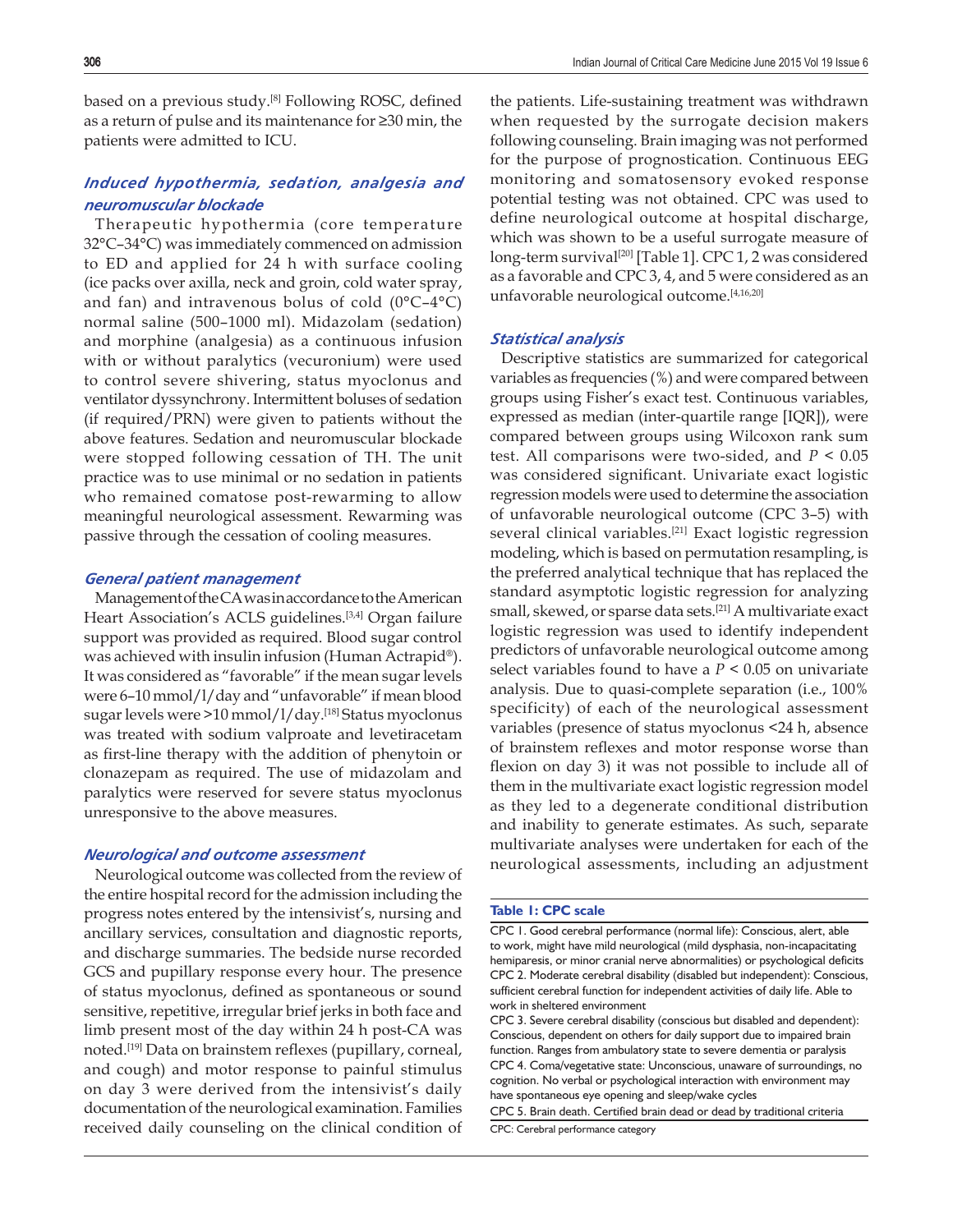for the nonshockable rhythm, duration of CA >25 min and APACHE II score. Results are reported as exact odds ratios (OR) with 95% confidence intervals (CIs). The accuracy of neurological assessment was further evaluated by calculating sensitivity, specificity, positive predictive value (PPV), negative predictive value, and likelihood ratios with associated exact binomial 95% CIs. The data were analyzed using Stata IC 12 (StataCorp, College Station, TX, USA).

## **Results**

During the study period, 1112 patients presented to the ED with CA [Figure 1]. CPR was performed on 1000 patients and ROSC was achieved in 151 patients (15.1%). 27 patients died within 24 h and 3 patients did not receive TH as they showed signs of awakening even before TH was commenced. Data were analyzed on the remaining 121 patients who survived >24 h, remained comatose and received TH for 24 h. CA was un-witnessed in 5 patients (4%).

#### *General characteristics*

Patients were predominantly females (64%), with median age 62 (IQR 51–69) years. Baseline characteristics are depicted in Table 2. Noncardiac cause accounted for



**Figure 1:** The outcome of all patients presenting with out of hospital cardiac arrest to the emergency department

majority (73/121, 60%) of CA and the leading causes were: Septic shock (17/73), drug/toxin overdose and hanging (12/73), pneumonia (10/73), renal failure (10/73), and acute severe asthma (10/73). The predominant arrest rhythm was nonshockable (90%). Only 3.3% (4/121) received bystander CPR and 6.6% (8/121) were transferred to the hospital by ambulance. Continuous infusion of midazolam and morphine (maximum 3 mg/h, respectively) was required in 70/121 (58%) patients. Status myoclonus was seen in  $52/121$  (45%) patients, with onset in the first 24 h in all cases.

# *Clinical characteristics and unfavorable neurological outcome*

A number of clinical characteristics were strongly associated with unfavorable neurological outcome. They were grouped into three phases: Prearrest, peri-arrest, and postarrest phase [Table 3]. Univariate associations with unfavorable neurological outcome were observed with APACHE II score, duration of CA >25 min, nonshockable rhythm, unfavorable glycemic control, presence of status myoclonus within 24 h, absence of at least 1 of the brainstem reflexes, and motor response worse than flexion on day 3. On multivariate analysis, status myoclonus <24 h (OR 21.79, 95% CI 2.89-Infinite), absent brainstem reflexes (OR 50.09, 95% CI 6.55-Infinite) and motor response worse than flexion on day 3 (OR 99.41, 95% CI 12.21-Infinite) independently predicted unfavorable neurological outcome [Table 4]. The presence of status myoclonus within 24 h, absence of more than 1 brain stem reflex and a motor response that was worse than flexion on day 3 were extremely specific  $(1.00, 95\% \text{ CI } 0.78-1.00)$  in predicting unfavorable neurological outcome with 100% PPV (1.00, 95% CI 0.96–1.00) [Table 5].

# *Survival, mortality, and morbidity*

Out of the 121 patients, 20 patients (16.5%) awakened from coma by day 3 (with preserved brainstem reflexes and motor response better than extension). Fifteen of these were discharged from the hospital with the favorable neurological outcome (CPC 1, 2). The remaining 5 patient's died (median 17 ICU days) due to severe nosocomial septic shock, multi-organ dysfunction, and ventilator-associated pneumonia with severe acute respiratory distress syndrome.

A total of 101/121 (83.5%) patients remained in coma on day 3 of whom 46 (45%) died (CPC 5) despite aggressive treatment due to recurrent CA, post-CA syndrome, severe cardiogenic and septic shock with multi-organ failure, and brain death due to severe anoxic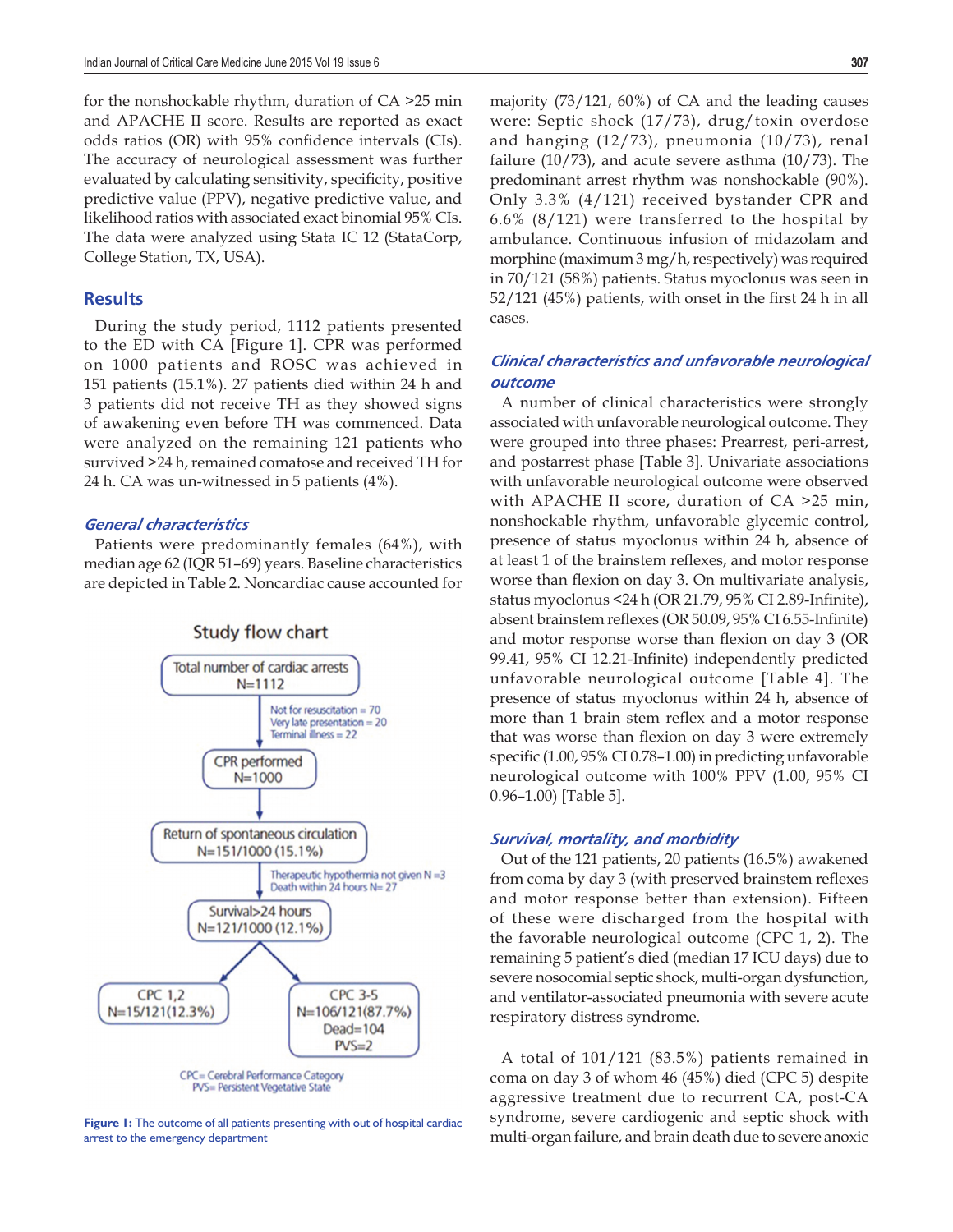| ັ                                                            |                     | ັ                                       |                                  |         |
|--------------------------------------------------------------|---------------------|-----------------------------------------|----------------------------------|---------|
| <b>Characteristics</b>                                       | <b>All patients</b> | <b>Favorable outcome</b><br>$(CPC 1-2)$ | Unfavorable outcome<br>(CPC 3-5) | P       |
| Total, n                                                     | 2                   | 15                                      | 106                              |         |
| Age, median years (IQR)                                      | $62(51-69)$         | 58 (47-66)                              | $62(51-69)$                      | 0.387   |
| Female gender, $n$ (%)                                       | 77 (64)             | 12(80)                                  | 65(62)                           | 0.130   |
| APACHE II score, median (IQR)                                | 35 (30-38)          | $30(27-33)$                             | $35(31-39)$                      | 0.002   |
| Charlson comorbidity index, median (IQR)                     | $4(2-6)$            | $3(2-5)$                                | $4(2-6)$                         | 0.371   |
| Noncardiac etiology, n (%)                                   | 73 (60)             | 6(40)                                   | 67(63)                           | 0.098   |
| Nonshockable rhythm n (%)                                    | 109(90)             | 8(53)                                   | 101(95)                          | < 0.001 |
| Duration of CA: $>$ 25 min, n (%)                            | 70 (58)             | 3(20)                                   | 67(63)                           | 0.002   |
| Time taken to achieve TH n (%)                               |                     |                                         |                                  |         |
| $\leq$ 120 min                                               | 67(55)              | 12(80)                                  | 55 (52)                          | 0.052   |
| $>120$ min                                                   | 54 (45)             | 3(20)                                   | 51(48)                           |         |
| Unfavorable glycemic control, n (%)                          | 79 (75)             | 3(20)                                   | 79 (75)                          | < 0.001 |
| Presence of status myoclonus ( $<$ 24 h post-CA), n (%)      | 52 (43)             | 0                                       | 52 (49)                          | < 0.001 |
| $\geq$ brainstem reflex absent on day 3 <sup>a</sup> , n (%) | 90(74)              | 0                                       | 90 (85)                          | < 0.001 |
| Motor response worse than flexion on day 3, n (%)            | 101(84)             | 0                                       | 101(95)                          | < 0.001 |

a Pupillary, corneal, cough. CPC: Cerebral performance categories; IQR: Interquartile range; TH: Therapeutic hypothermia; CA: Cardiac arrest; APACHE II: Acute physiologic assessment and chronic health evaluation II

#### **Table 3: Univariate analysis of clinical characteristics and risk of unfavorable neurological outcome (CPC 3-5)**

| <b>Characteristic</b>                         | <b>Exact OR (95% CI)</b> | P        |  |
|-----------------------------------------------|--------------------------|----------|--|
| Prearrest phase                               |                          |          |  |
| Age                                           | $1.01(0.98-1.04)$        | 0.46     |  |
| Female gender                                 | $2.51(0.62 - 14.65)$     | 0.26     |  |
| Charlson comorbidity index                    | $1.11(0.88-1.41)$        | 0.40     |  |
| Intra-arrest phase                            |                          |          |  |
| Nonshockable rhythm                           | 16.82 (3.69-85.22)       | < 0.0001 |  |
| Duration of $CA: >25$ min                     | 11.49 (3.02-54.76)       | < 0.0001 |  |
| Postarrest phase                              |                          |          |  |
| Time taken to achieve $TH: > 120$ min         | 3.67 (0.92-21.44)        | 0.07     |  |
| <b>APACHE II score</b>                        | $1.26$ (1.11-1.46)       | < 0.0001 |  |
| Unfavorable glycemic control                  | 11.43 (2.80-67.80)       | < 0.001  |  |
| Presence of status myoclonus                  | 19.76 (3.21-infinite)    | < 0.0001 |  |
| $(<$ 24 h post-CA)                            |                          |          |  |
| $\geq$ brainstem reflex absenta on day 3      | 109.66 (17.26-infinite)  | < 0.0001 |  |
| Motor response worse than flexion<br>on day 3 | 339.8 (49.18-infinite)   | < 0.0001 |  |

a Pupillary, corneal, cough. CPC: Cerebral performance categories; TH: Therapeutic hypothermia; CA: Cardiac arrest; OR: Odds ratio; CI: Confidence interval; APACHE II: Acute physiologic assessment and chronic health evaluation II

#### **Table 4: Multivariate analysis of selected clinical characteristics and risk of unfavorable neurological outcome (CPC 3-5)**

| <b>Characteristic</b>                     | <b>Exact OR (95% CI)</b>             | <b>Exact P</b> |
|-------------------------------------------|--------------------------------------|----------------|
| Presence of status myoclonus <sup>a</sup> | $21.79$ (2.89-infinite) <sup>b</sup> | 0.001          |
| $(<$ 24 h post-CA)                        |                                      |                |
| $\geq$   brainstem reflexes               | 50.09 (6.56-infinite) <sup>b</sup>   | < 0.0001       |
| absenta on day 3                          |                                      |                |
| Motor response worse than                 | 99.41 (12.21-infinite) <sup>b</sup>  | < 0.0001       |
| flexiona on day 3                         |                                      |                |

<sup>a</sup>OR, 95% CI and P values were obtained using exact logistic regression analyses for each neurological assessment; <sup>b</sup>Each estimate includes adjustment for nonshockable rhythm, duration of CA >25 min and APACHE II score. CPC: Cerebral performance categories; CA: Cardiac arrest; OR: Odds ratio; CI: Confidence interval

encephalopathy. Fifty-three patients (52%) died (CPC 5) following the withdrawal of life-sustaining treatment. Two (2%) patients were discharged in persistent vegetative state (CPC 4).

# **Discussion**

Our study has shown that early prediction of unfavorable neurological outcome in post-CA patients treated with hypothermia is feasible at the bedside using the neurological examination. This is the first study to report any data on neurological outcome following OHCA from South Asia.<sup>[14]</sup> An ideal predictor of unfavorable neurological outcome should be extremely specific with zero false positive rates. Our study has shown that the presence of status myoclonus on the day of CA, absence of brainstem reflexes, and a motor response worse than flexion on day 3 are extremely specific with zero false positive rates.

These findings are consistent with results of Fugate *et al*. who in their prospective study of 103 post hypothermia patients following OHCA concluded that clinical examination (brainstem reflexes, motor response, and presence of myoclonus) on day 3 after CA remained an accurate predictor of outcome after TH.[10] Three other studies, however, have concluded that neurological examination might not be accurate in predicting unfavorable neurological outcome in OHCA patients treated with TH.<sup>[8,9,13]</sup> The reasons for this inaccuracy of prediction by neurological examination may have been associated administration of sedative and paralytic agents that may delay neurological recovery and alter the optimal timing of clinical prognostication. The findings of these studies must be viewed with caution as the practice of sedation and analgesia is highly variable across different ICUs. In our study, continuous sedation and analgesia were given only to a selected group of patients and the dose of sedation used was lower than reported in some of these studies.[8,13] Sedation was withheld in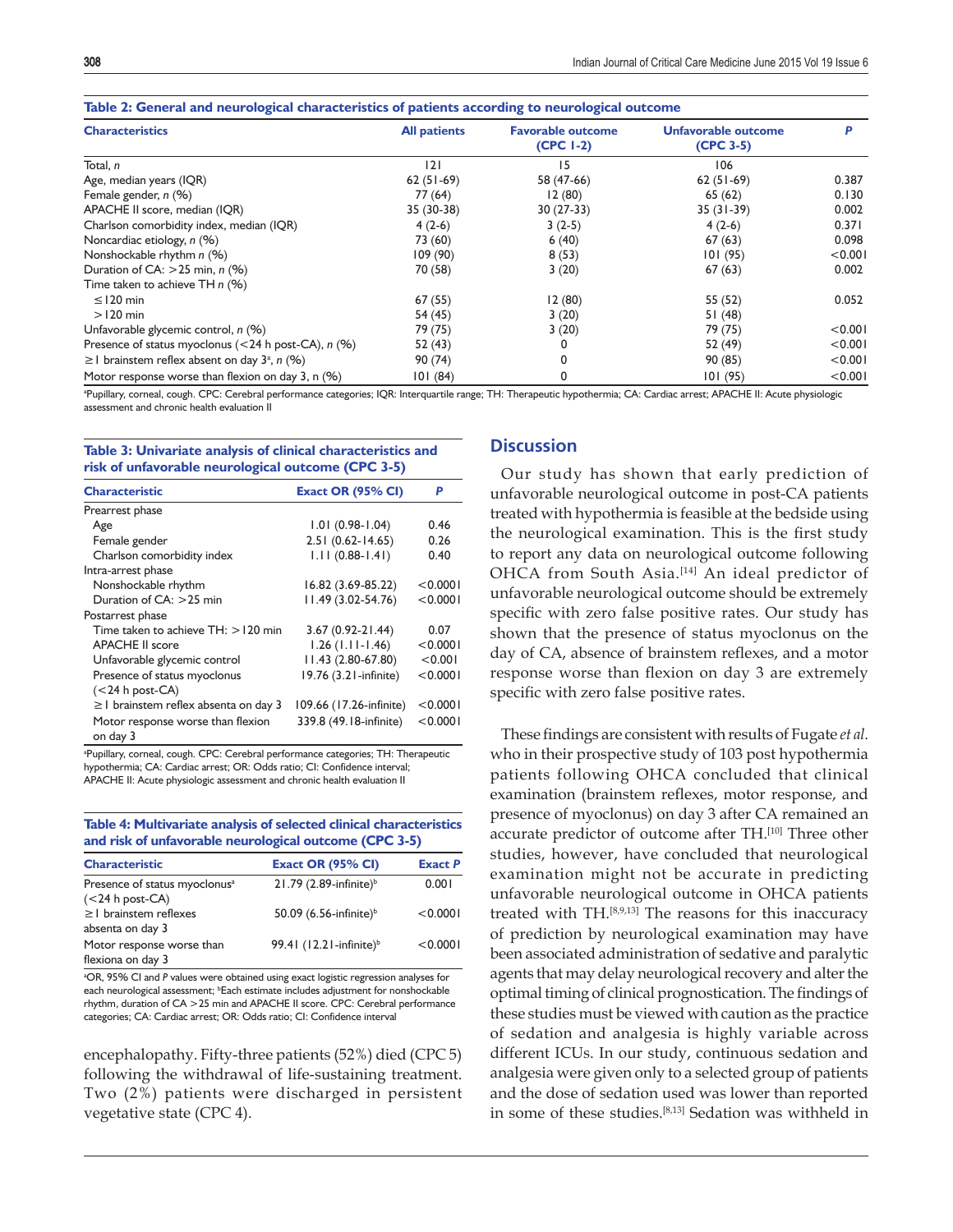**Table 5: Accuracy of neurological assessments and prediction of poor neurological outcomes (CPC 3-5) among patients who recovered spontaneous circulation after out-of-hospital cardiac arrest**

| <b>Neurological characteristics</b>                  | 95% CI                                   |                     |                     |                   |          |                   |
|------------------------------------------------------|------------------------------------------|---------------------|---------------------|-------------------|----------|-------------------|
|                                                      | <b>Sensitivity</b><br><b>Specificity</b> |                     | <b>Positive</b>     | <b>Negative</b>   | LR       |                   |
|                                                      |                                          | predictive<br>value | predictive<br>value | $LR+$             | $LR-$    |                   |
| Presence of status myoclonus $(<$ 24 h post-CA)      | $0.49(0.39-0.59)$                        | $1.00(0.78 - 1.00)$ | $1.00(0.93 - 1.00)$ | $0.22(0.13-0.33)$ | Infinite | $0.51(0.43-0.65)$ |
| $\geq$ brainstem reflex absent on day 3 <sup>a</sup> | $0.85(0.77-0.91)$                        | $1.00(0.78 - 1.00)$ | $1.00(0.96 - 1.00)$ | $0.48(0.30-0.67)$ | Infinite | $0.16(0.10-0.25)$ |
| Motor response worse than flexion on day 3           | $0.95(0.89-0.99)$                        | $1.00(0.78 - 1.00)$ | $1.00(0.96 - 1.00)$ | $0.75(0.51-0.91)$ | Infinite | $0.05(0.02-0.12)$ |
| -- -<br>$\sim$                                       | $\sim$ $\sim$ $\sim$ $\sim$              |                     |                     |                   |          |                   |

a Pupillary, corneal, cough. CPC: Cerebral performance categories; CA: Cardiac arrest; LR: Likelihood ratio; CI: Confidence interval

patients who remained comatose post-rewarming. We believe, therefore, that sedation and analgesia are less likely to have significantly influenced the results in our study.

The predominant cause for CA was noncardiac (60%), which is different from other global studies where the majority of the arrests were from a cardiac cause.[14,22-24] Patients in our study were relatively young. This was consistent with the data from the UK registry where the mean age of patients with noncardiac cause for CA was 59.5 years.[25] The rates of nonshockable rhythm were higher and ROSC rates were lower, most likely due to the virtual absence of prehospital care and limited utilization of EMS.[8-10] Documented bystander CPR rates were very low compared to other studies.[23,24] The possible reasons for poor prehospital care and low rates of bystander CPR may include lack of public awareness of basic life support and the logistics involved in the transportation to appropriate medical facility. In our study, mortality was higher, probably due to increased severity of illness at admission, noncardiac etiology in majority of patients, deeper coma, and preponderance of nonshockable rhythm.[8,13,26] Importantly, there has been no uniform definition of coma post-CPR across many studies and guidelines.[5,6,8,13,27] This may have resulted in heterogeneity in the application of TH, which in turn could potentially lead to varied results of survival and neurological outcome. The cumulative (VF and non-VF arrests) rate of survival to discharge with favorable neurological outcome in our study was similar to that reported earlier (12.3% vs. 0.6–31%).[21]

Of note, the goal temperature was achieved within 120 min in more than two-thirds of patients, demonstrating the feasibility of rapid induction of hypothermia using low-technology solutions in resource-limited settings. We, therefore, believe that achieving good neurological outcome after CPR is highly feasible in resource-constrained settings in the developing world such as ours, for those patients who reach appropriate medical centers early and are managed aggressively. The implications of our study are particularly relevant to the developing world wherein the ability to predict unfavorable neurological outcome within 72 h is of specific importance especially in the context of limited resources (trained manpower, equipment, and financial).

This study has limitations. It is a single-center retrospective study. Similar to other studies on prognostication after CA, mortality in our study was most often preceded by withdrawal of life support raising the possible impact of the self-fulfilling prophecy. $[10,28]$ This might have magnified the strengths of associations between predictors and unfavorable outcome. We believe that this may be the biggest limitation in studies evaluating predictors of death/unfavorable outcome following CA. The only definitive way to avoid self-fulfilling prophecy may be to forbid all withdrawal of life support for a defined period time period (3–6 months), which is implausible from both ethical and practical standpoints. The outcomes reported here might not be representative of outcomes following OHCA at other resource-constrained settings, including in India because of the variations that exist in the availability of auxiliary equipment and trained personnel.

#### **Conclusion**

Early clinical prediction of unfavorable neurological outcome following OHCA treated with TH is feasible by bedside clinical examination. Neurological examination on day 3 appears to strongly predict the unfavorable neurological outcome. These findings need to be confirmed by larger, multi-center, prospective studies taking similar conditions, and situations into consideration.

# *Financial support and sponsorship*  Nil.

*Confl ict of interest*

There are no conflict of interest.